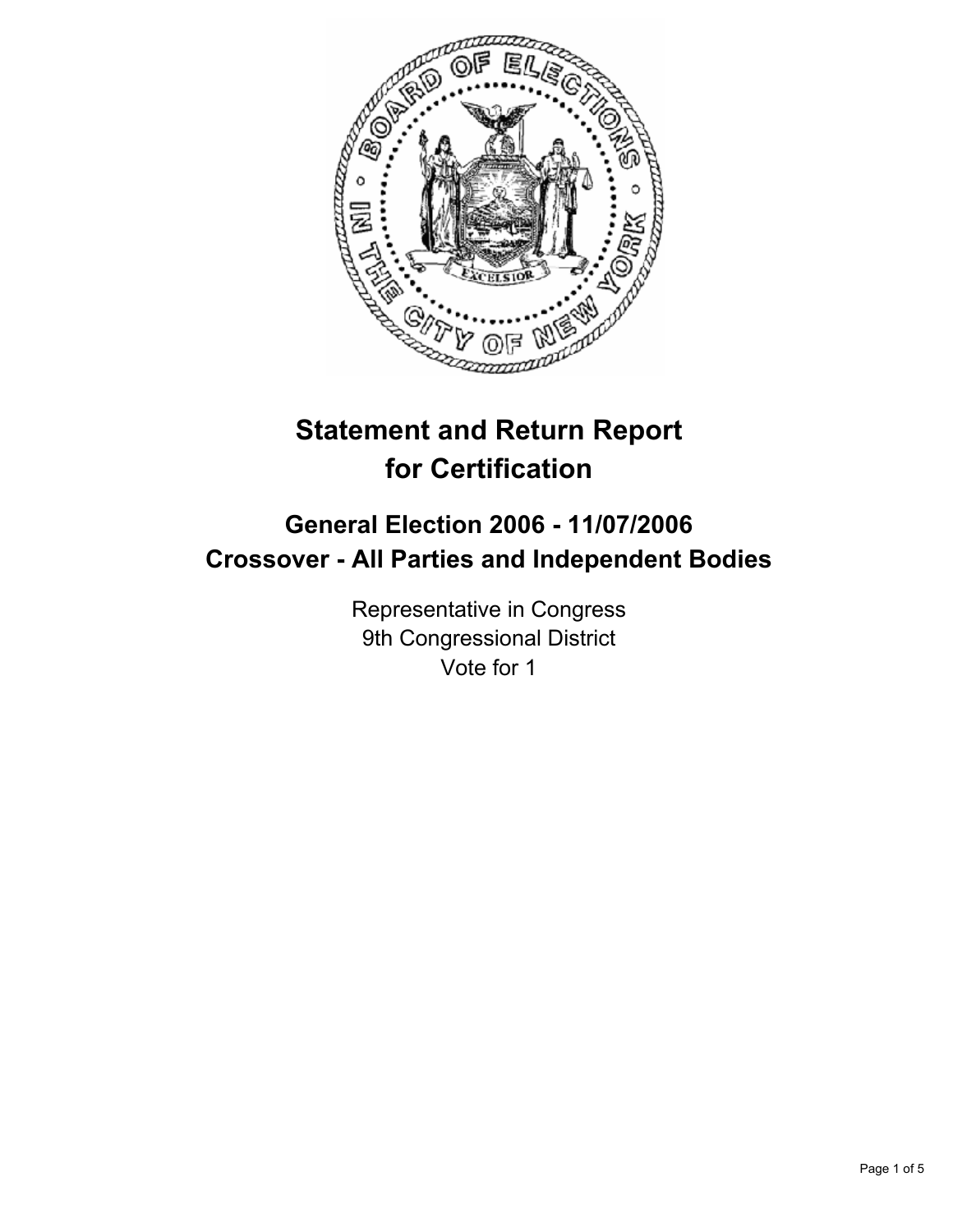

#### **Kings County**

| PUBLIC COUNTER                      | 28,652 |
|-------------------------------------|--------|
| <b>EMERGENCY</b>                    | 194    |
| ABSENTEE/MILITARY                   | 812    |
| <b>FEDERAL</b>                      | 153    |
| <b>AFFIDAVIT</b>                    | 278    |
| <b>Total Ballots</b>                | 30,089 |
| ANTHONY D WEINER (DEMOCRATIC)       | 19,180 |
| ANTHONY D WEINER (WORKING FAMILIES) | 1,405  |
| CHARLES SEIDEMAN (WRITE-IN)         | 2      |
| DAVID N. GARDENIR (WRITE-IN)        |        |
| GERSHON M. KRANCZER (WRITE-IN)      |        |
| JOSEPH PASCARELLA (WRITE-IN)        |        |
| KENNETH WRIGHT (WRITE-IN)           |        |
| S MILSTEIN (WRITE-IN)               |        |
| TINA F. GRAY (WRITE-IN)             |        |
| <b>Total Votes</b>                  | 20,593 |
| Unrecorded                          | 9,496  |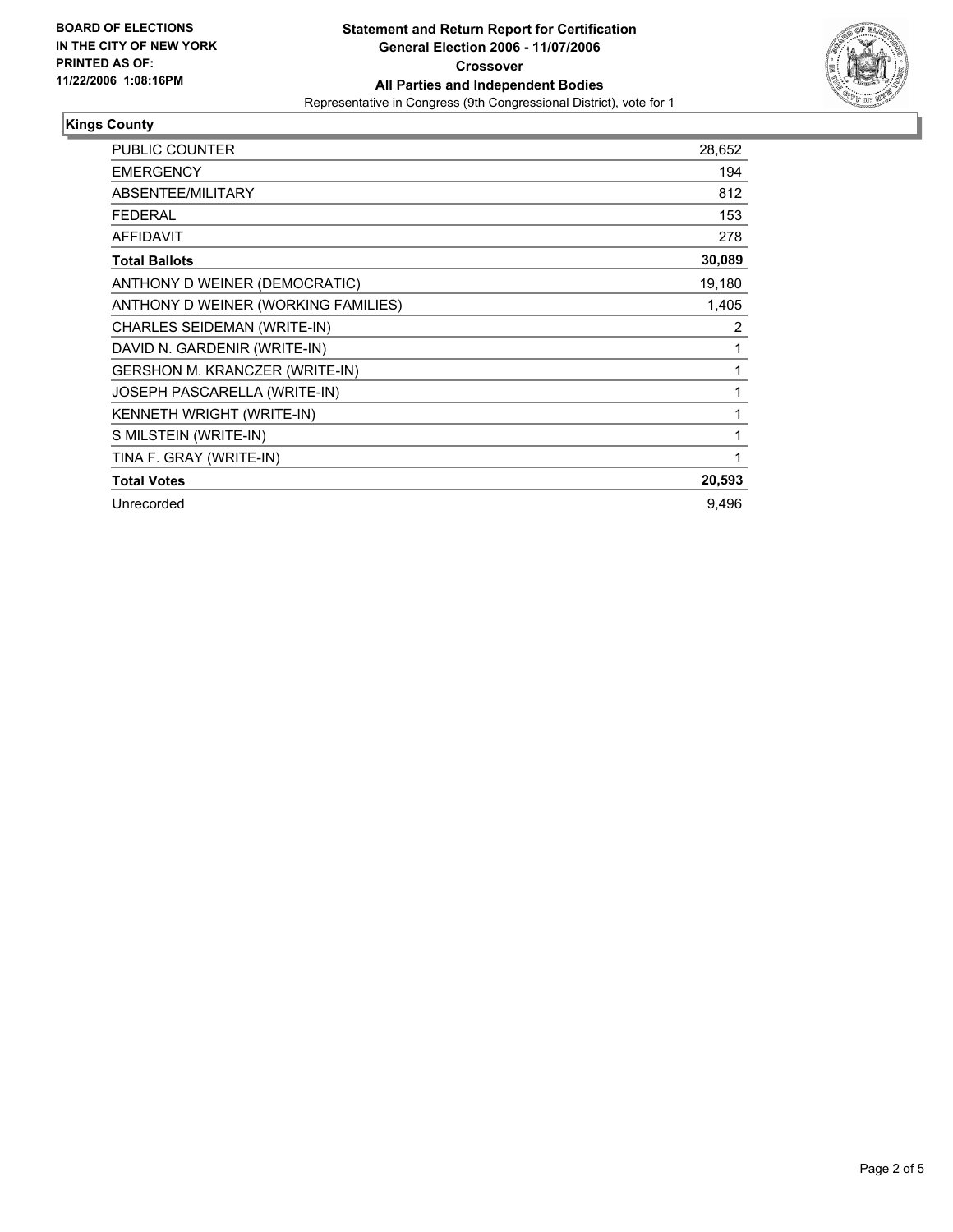

#### **Queens County**

| PUBLIC COUNTER                      | 74,434       |
|-------------------------------------|--------------|
| <b>EMERGENCY</b>                    | 282          |
| ABSENTEE/MILITARY                   | 1,839        |
| FEDERAL                             | 463          |
| <b>AFFIDAVIT</b>                    | 956          |
| <b>Total Ballots</b>                | 77,974       |
| ANTHONY D WEINER (DEMOCRATIC)       | 47,860       |
| ANTHONY D WEINER (WORKING FAMILIES) | 3,317        |
| AMY J. SCHULTZ (WRITE-IN)           | 1            |
| ANDREW CUOMO (WRITE-IN)             | 1            |
| ARTHUR MC GOLDRICK (WRITE-IN)       | 1            |
| BARBARA KIBIN (WRITE-IN)            | 1            |
| <b>BRIDGET MILLER (WRITE-IN)</b>    | 2            |
| COSSIN (WRITE-IN)                   | 1            |
| DANIEL GROSSMAN (WRITE-IN)          | 1            |
| DANIEL OJEDA (WRITE-IN)             | 1            |
| FRED C. RYAN (WRITE-IN)             | 1            |
| GOD (WRITE-IN)                      | 1            |
| HANK HYMAN (WRITE-IN)               | $\mathbf{1}$ |
| HENRY LAGOS (WRITE-IN)              | 1            |
| HOWIE HAWKINS (WRITE-IN)            | 1            |
| JERRY CRONIN (WRITE-IN)             | 1            |
| JOE TORRE (WRITE-IN)                | 1            |
| LIE (WRITE-IN)                      | 1            |
| LOWELL RAPPORT (WRITE-IN)           | 1            |
| MAURICE LEHON (WRITE-IN)            | 1            |
| MICHEL EVANCHIK (WRITE-IN)          | 1            |
| NORA MARINO (WRITE-IN)              | 1            |
| PAUL SCHEER (WRITE-IN)              | 1            |
| PETE SCAZZERO (WRITE-IN)            | 1            |
| TOM OGNIBENE (WRITE-IN)             | 1            |
| WILLIAM VOGOL (WRITE-IN)            | 1            |
| <b>Total Votes</b>                  | 51,202       |
| Unrecorded                          | 26,772       |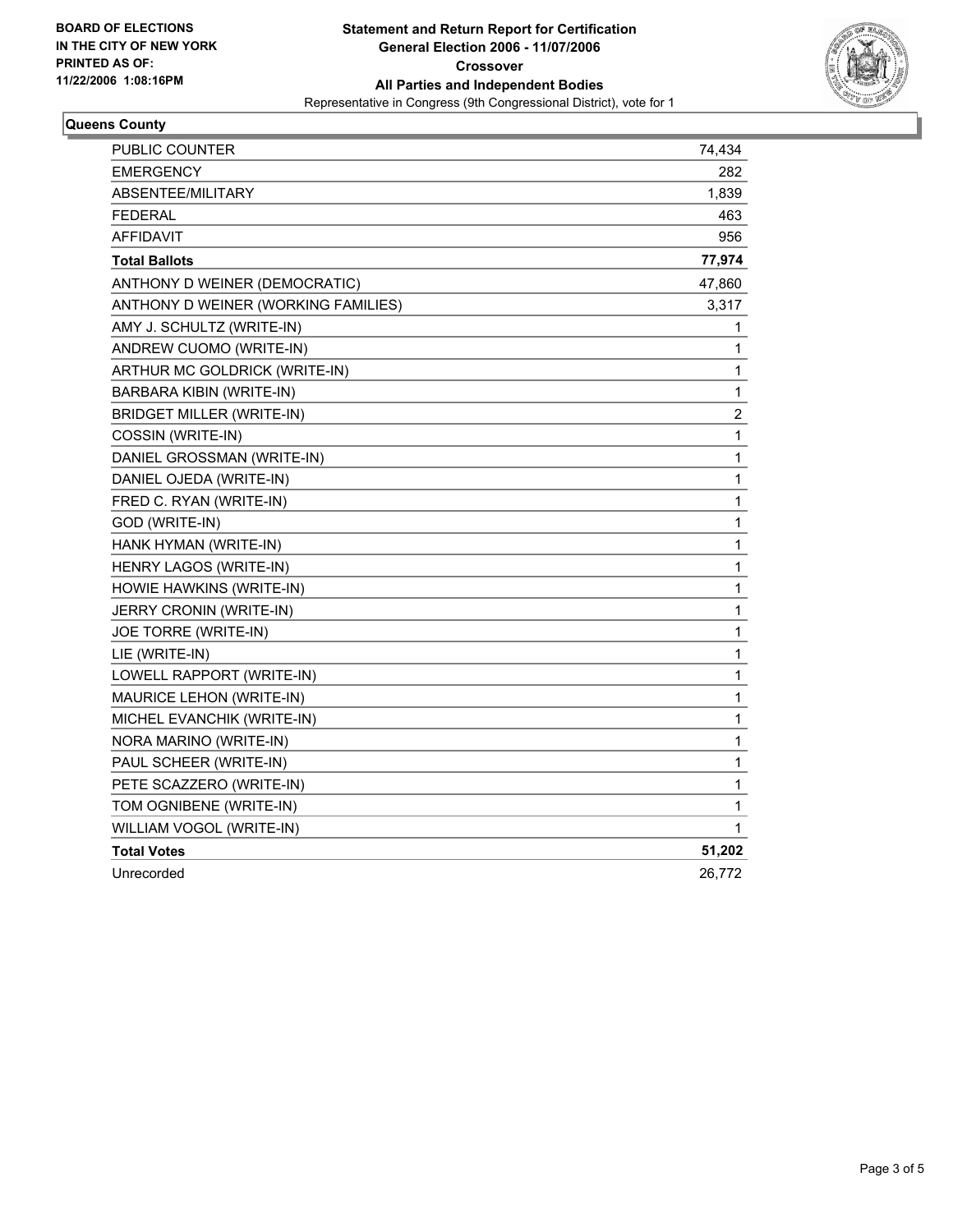

#### **Total for Representative in Congress (9th Congressional District)**

| PUBLIC COUNTER                      | 103,086                 |
|-------------------------------------|-------------------------|
| <b>EMERGENCY</b>                    | 476                     |
| ABSENTEE/MILITARY                   | 2,651                   |
| <b>FEDERAL</b>                      | 616                     |
| <b>AFFIDAVIT</b>                    | 1,234                   |
| <b>Total Ballots</b>                | 108,063                 |
| ANTHONY D WEINER (DEMOCRATIC)       | 67,040                  |
| ANTHONY D WEINER (WORKING FAMILIES) | 4,722                   |
| AMY J. SCHULTZ (WRITE-IN)           | 1                       |
| ANDREW CUOMO (WRITE-IN)             | 1                       |
| ARTHUR MC GOLDRICK (WRITE-IN)       | 1                       |
| BARBARA KIBIN (WRITE-IN)            | $\mathbf{1}$            |
| <b>BRIDGET MILLER (WRITE-IN)</b>    | $\overline{\mathbf{c}}$ |
| CHARLES SEIDEMAN (WRITE-IN)         | $\boldsymbol{2}$        |
| COSSIN (WRITE-IN)                   | 1                       |
| DANIEL GROSSMAN (WRITE-IN)          | 1                       |
| DANIEL OJEDA (WRITE-IN)             | $\mathbf{1}$            |
| DAVID N. GARDENIR (WRITE-IN)        | 1                       |
| FRED C. RYAN (WRITE-IN)             | 1                       |
| GERSHON M. KRANCZER (WRITE-IN)      | 1                       |
| GOD (WRITE-IN)                      | 1                       |
| HANK HYMAN (WRITE-IN)               | 1                       |
| HENRY LAGOS (WRITE-IN)              | 1                       |
| HOWIE HAWKINS (WRITE-IN)            | 1                       |
| JERRY CRONIN (WRITE-IN)             | 1                       |
| JOE TORRE (WRITE-IN)                | 1                       |
| JOSEPH PASCARELLA (WRITE-IN)        | 1                       |
| KENNETH WRIGHT (WRITE-IN)           | 1                       |
| LIE (WRITE-IN)                      | $\mathbf{1}$            |
| LOWELL RAPPORT (WRITE-IN)           | 1                       |
| MAURICE LEHON (WRITE-IN)            | 1                       |
| MICHEL EVANCHIK (WRITE-IN)          | 1                       |
| NORA MARINO (WRITE-IN)              | 1                       |
| PAUL SCHEER (WRITE-IN)              | 1                       |
| PETE SCAZZERO (WRITE-IN)            | 1                       |
| S MILSTEIN (WRITE-IN)               | 1                       |
| TINA F. GRAY (WRITE-IN)             | $\mathbf{1}$            |
| TOM OGNIBENE (WRITE-IN)             | $\mathbf{1}$            |
| WILLIAM VOGOL (WRITE-IN)            | 1                       |
| <b>Total Votes</b>                  | 71,795                  |
| Unrecorded                          | 36,268                  |
|                                     |                         |